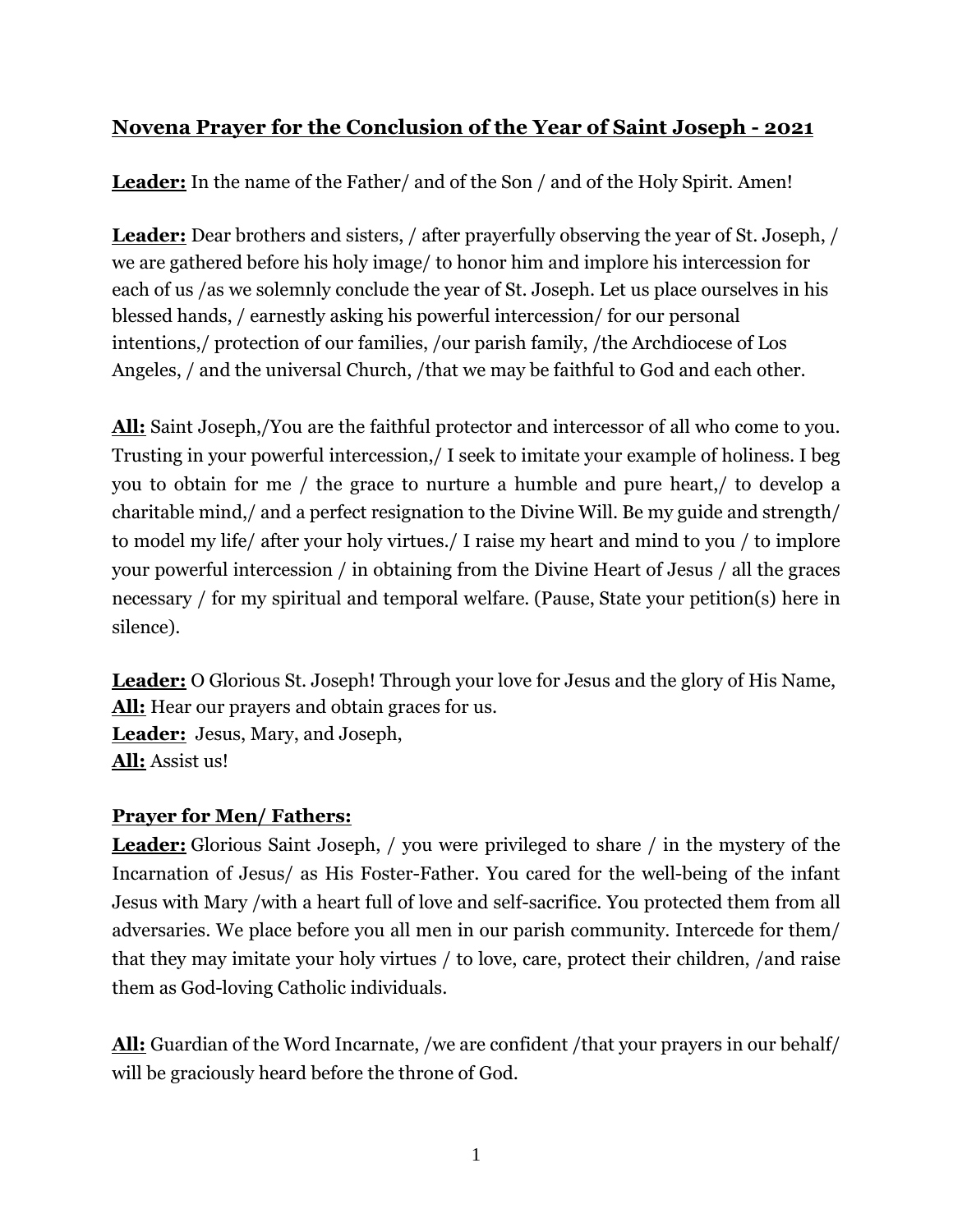### **Prayer for Women/Mothers:**

**Leader:** Glorious Saint Joseph, / You merited favors in the eyes of God/ when you accepted Mary as the Mother of Jesus. As a loyal husband, / you embraced many hardships to care for her, / protect her, / and comfort her. Your love for Mary and Jesus /was never diminished/ despite of all adversaries,/ because you trusted God fully. We entrust/ all women in our parish /to your gracious patronage. Obtain graces for them/ to live a holy life. Intercede for all mothers/ the grace to love God; rejoice at the gift their children; imitate the virtues of Blessed Mother and yours; and, responsibly raise their children/ in the Catholic faith.

**All:** Guardian of the Word Incarnate, /we are confident/ that your prayers in our behalf /will be graciously heard before the throne of God.

#### **Prayer for families:**

**Leader**: Glorious Saint Joseph,/ the patron of families,/ Your family life at Nazareth was radiant with the light of divine charity. Your intimate union of heart and mind with Jesus and Mary/ is an invitation for all families/ to model theirs as well. Jesus showed every mark of honor/ and affection due for parents. Our Blessed Mother displayed all the signs of respect /and love of a devoted wife. And, you responded to them/ with the deepest love and respect. We ask you to intercede for all our Christian families in our parish; protect them from physical, financial, and other hardships; safeguard them from the moral and spiritual attacks in our society. Make our homes sanctuaries of prayer, love, and sacrifice.

**All:** Guardian of the Word Incarnate,/ we are confident/ that your prayers in our behalf /will be graciously heard before the throne of God.

**Prayer for Workers:** Glorious Saint Joseph,/ It was the Will of God that you and your foster-Son/ should spend your days together in manual labor. Thus, you sanctified the human labor as the gift of God. While your hands were occupied with manual work, / your mind was tuned to God in prayer. Obtain for us the grace to respect/ the dignity of human labor. Teach us to work for God in humility and prayer / that we may offer our toil/ in union with the sacrifice of Jesus in the Holy Mass/ as a reparation for our sins,/ and gain merit to enter heaven.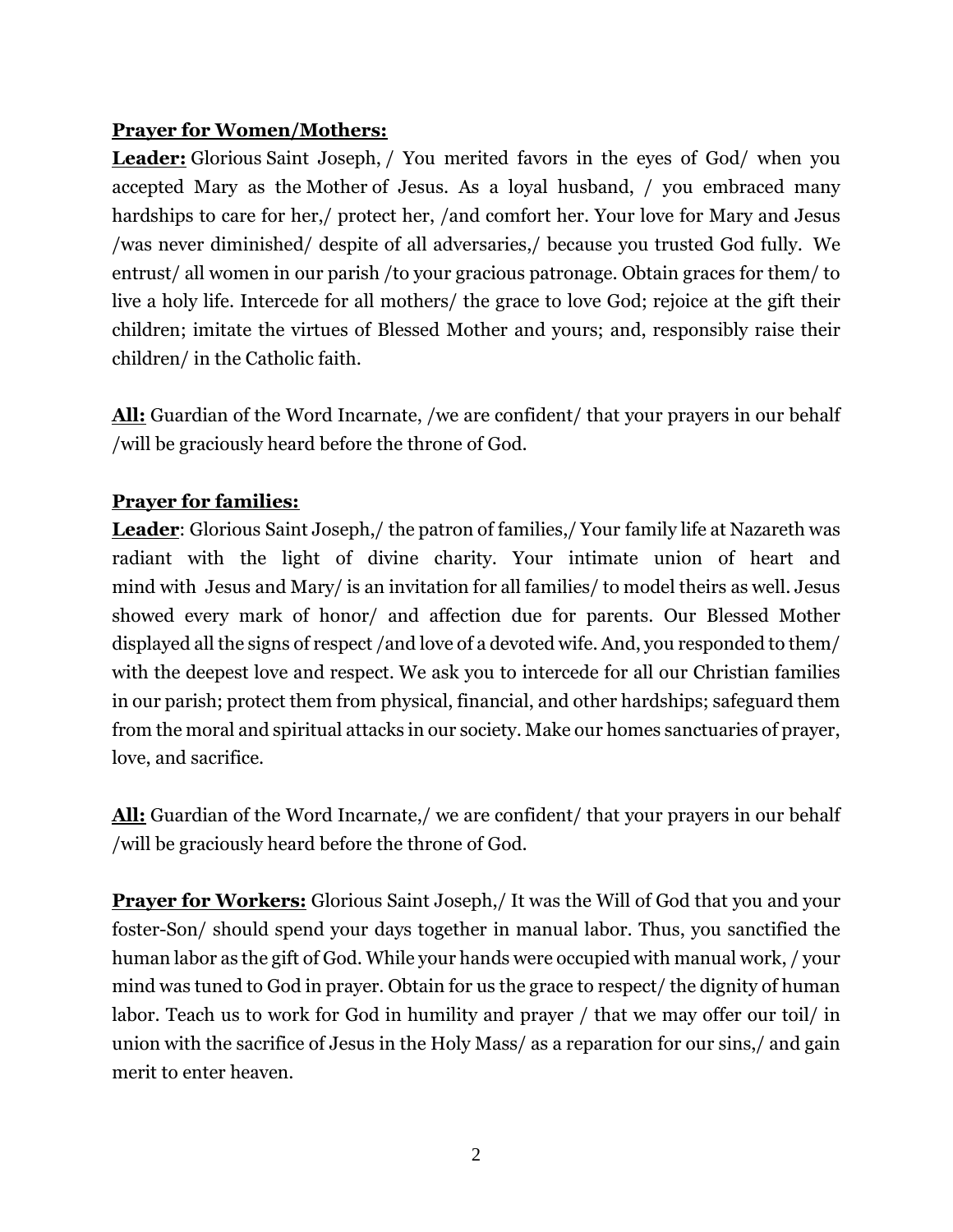**All:** Guardian of the Word Incarnate, /we are confident/ that your prayers in our behalf will be graciously heard before the throne of God.

**Prayer for the Church:** Glorious Saint Joseph, / the Patron of the Universal Church. We believe that the Church is the family of God on earth,/ governed and guided by the shepherds of the church. We pray for our universal,/ local,/ and the domestic church/ and their leaders who nourish our souls with the Word of God and the Sacraments. Obtain graces for our Holy Father Pope Francis,/ our Archbishop Jose Gomez,/ other bishops,/ priests,/ deacons,/ seminarians,/ men and women religious/ and lay leaders who participate in your Son's ministerial,/ and common priesthood. Intercede for each of us here at St. Barnabas parish/ that we may be exemplary in Sacramental life,/ vibrant in prayer life,/ and relevant in daily life.

**All**: Guardian of the Word Incarnate, /we are confident /that your prayers in our behalf will be graciously heard before the throne of God.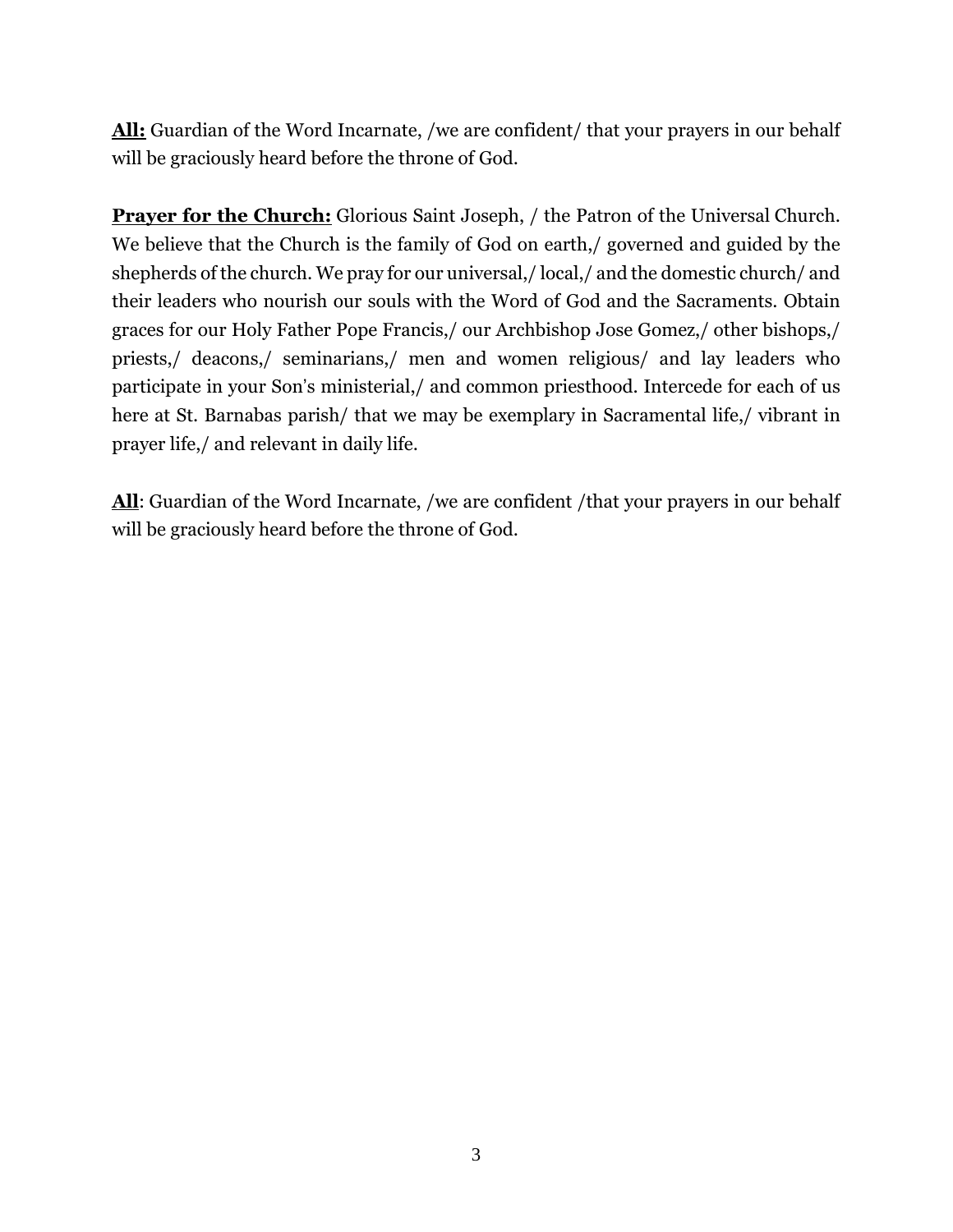#### **Litany to St. Joseph**

**Leader:** Lord, have mercy on us. **All:** Christ, have mercy on us. Lord, have mercy on us. Christ, hear us. **All:** Christ, graciously hear us. God the Father of Heaven, *All:* Have mercy on us. God the Son, Redeemer of the world, *All:* Have mercy on us. God the Holy Spirit, *All*: Have mercy on us. Holy Trinity, One God, **All:** Have mercy on us. Holy Mary, **All:** pray for us… St. Joseph, Pray for us… Illustrious son of David. Light of patriarchs. Spouse of the Mother of God. Chaste guardian of the Virgin. Foster father of the Son of God. Watchful defender of Christ. Head of the Holy Family. Joseph most just. Joseph most chaste. Joseph most prudent. Joseph most valiant. Joseph most obedient. Joseph most faithful. Mirror of patience. Lover of poverty. Model of workmen. Glory of home life. Guardian of virgins. Pillar of families. Solace of the afflicted. Hope of the sick. Patron of the dying. Terror of demons. Protector of Holy Church.

Lamb of God, Who takes away the sins of the world, **All:** Spare us, O Lord! Lamb of God, Who takes away the sins of the world, **All:** Graciously hear us, O Lord! Lamb of God, Who takes away the sins of the world, **All:** Have mercy on us! He made him the lord of His household, **All:** And prince over all His possessions.